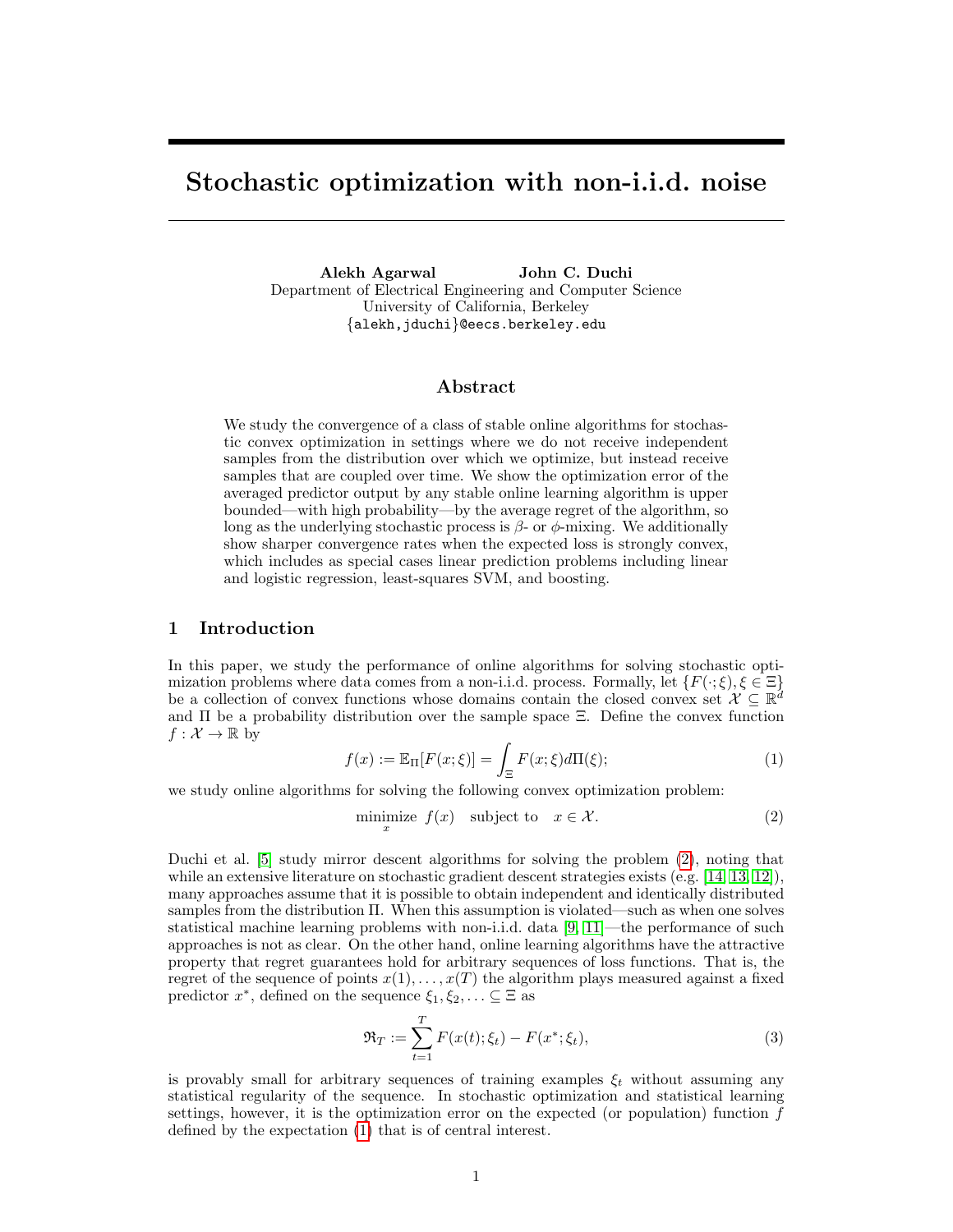When data is drawn i.i.d. from an underlying probability distribution, Cesa-Bianchi et al. [\[3\]](#page-5-6) have shown that online learning algorithms can indeed output predictors that approximately minimize the expected function f. Specifically, for convex loss functions, the average of the T predictors played by the online algorithm has optimization error (nearly) bounded by the average regret  $\frac{\Re T}{T}$  with high probability. We ask the same question when the data  $\xi_t$  is drawn according to a dependent process. To that end, we show that online learning algorithms enjoy high-probability convergence guarantees when the samples  $\xi_1, \xi_2, \ldots$  form a  $\beta$ - or  $\phi$ -mixing sequence. In particular, we prove that stable online learning algorithms– those that do not change the predictor  $x(t)$  too aggressively between iterations—converge to the minimum of the population objective  $f$ . In favorable regimes of geometric mixing, we to the minimum of the population objective  $f$ . In favorable regimes of geometric mixing, we<br>demonstrate convergence rates of  $\mathcal{O}(\log T/\sqrt{T})$  after T iterations when the loss functions F are convex and Lipschitz. We also demonstrate faster  $\mathcal{O}(\log T/T)$  convergence when the loss function is strongly convex in the hypothesis  $x$ , which is often the case for regularized problems such as SVMs, regularized logistic regression, , kernel ridge regression and maximum entropy estimation. In addition, we consider linear prediction settings, and show  $\mathcal{O}(\log T/T)$ convergence when a strongly convex loss is applied to a linear predictor  $\langle x, \cdot \rangle$ , which gives fast rates for problems such as least squares SVMs, linear regression, logistic regression, and boosting over bounded sets, when samples are not independent and identically distributed.

We build off of a recent paper by Duchi et al. [\[5\]](#page-5-0), who show high probability bounds on the convergence of the mirror descent algorithm even in dependent noise settings. In particular, while their results only apply to mirror descent algorithm, here we show a broad family of algorithms to optimize with non-i.i.d. data. We also extend their martingale techniques by exploiting recent ideas of Kakade and Tewari [\[8\]](#page-5-7), and use a weakened versions of  $\beta$  and  $\phi$ mixing for our high probability results. Our proofs use only relatively elementary martingale convergence arguments, and we do not require that the input data is stationary but only that it is suitably convergent. More details and proofs can be found in the full-length version [\[1\]](#page-5-8).

## <span id="page-1-1"></span>2 Setup, Assumptions and Notation

The online algorithm receives data  $\xi_1, \ldots, \xi_T$  from the sample space  $\Xi$ , where the data is generated according to a stochastic process  $P$ . The algorithm plays points (hypotheses)  $x \in \mathcal{X}$ , and at iteration t suffers the loss  $F(x(t); \xi_t)$ . The total variation distance between distributions P and Q, with densities p and q w.r.t. a measure  $\mu$ ,<sup>[1](#page-1-0)</sup>, defined on a space S is

$$
d_{\text{TV}}(P,Q) := \sup_{A \subset S} |P(A) - Q(A)| = \frac{1}{2} \int_S |p(s) - q(s)| d\mu(s). \tag{4}
$$

Define the  $\sigma$ -field  $\mathcal{F}_t = \sigma(\xi_1, \ldots, \xi_t)$ . Let  $P^t_{[s]}$  denote the distribution of  $\xi_t$  conditioned on  $\mathcal{F}_s$ , that is, given the initial samples  $\xi_1, \ldots, \xi_s$ . Our main assumption is that there is a stationary distribution  $\Pi$  to which the distribution of  $\xi_t$  converges as t grows. We also assume that the distributions  $P_{[s]}^t$  and  $\Pi$  are absolutely continuous with respect to a fixed underlying measure  $\mu$  throughout. We use the following criterion to measure the convergence of  $P$ :

**Definition 2.1** (Weak  $\beta$  and  $\phi$ -mixing). The  $\beta$  and  $\phi$ -mixing coefficients of the sampling distribution P are defined, respectively, as

$$
\beta(k) := \sup_{t \in \mathbb{N}} \left\{ 2\mathbb{E}[d_{\mathrm{TV}}(P^{t+k}(\cdot \mid \mathcal{F}_t), \Pi)] \right\} \text{ and } \phi(k) := \sup_{t \in \mathbb{N}} \left\{ 2d_{\mathrm{TV}}(P^{t+k}(\cdot \mid B), \Pi) : B \in \mathcal{F}_t \right\}.
$$

The process is  $\phi$ -mixing (respectively,  $\beta$ -mixing) if  $\phi(k) \to 0$  as  $k \to \infty$ , and we assume without loss that  $\beta$  and  $\phi$  are non-increasing. The above definition is weaker than the standard definitions of mixing [\[11,](#page-5-5) [17\]](#page-5-9), which require mixing over the entire tail  $\sigma$ -field of the process; we require mixing over only the single-slice marginal of  $\xi_{t+k}$ . We also note that β-mixing is weaker than  $\phi$ -mixing since  $\beta \leq \phi$ . Two regimes of mixing are of special interest. A process is called geometrically  $\beta$ -mixing if  $\beta(k) \leq \tilde{\beta}_0 \exp(-\beta_1 k^{\theta})$  for some  $\beta_i, \theta > 0$ , and similarly for  $\phi$ . Stochastic processes satisfying geometric mixing include finite-state ergodic Markov chains; we refer the reader to the reference [\[10\]](#page-5-10) for more examples. A process is

<span id="page-1-0"></span><sup>&</sup>lt;sup>1</sup>This assumption is without loss, since P and Q are absolutely continuous with respect to  $P+Q$ .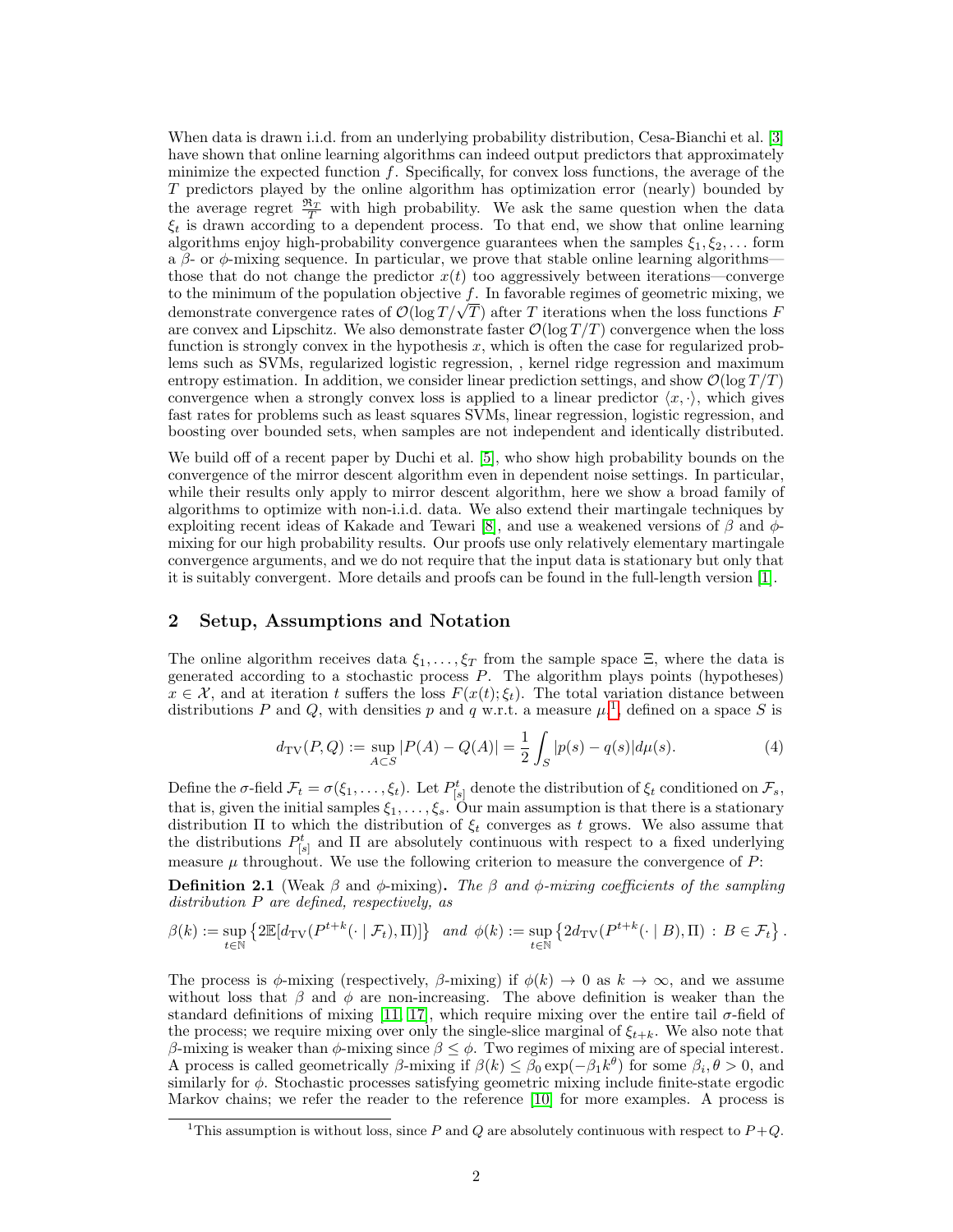algebraically  $\beta$ -mixing if  $\beta(k) \leq \beta_0 k^{-\theta}$  for some  $\beta_0, \theta > 0$   $(\phi(k) \leq \phi_0 k^{-\theta})$ . Algebraic mixing holds for certain Metropolis-Hastings samplers when the proposal distribution does not have a lower bounded density [\[7\]](#page-5-11), some queuing systems, and other unbounded processes.

We make the following standard boundedness assumptions on  $F$  and the domain  $\mathcal{X}$ :

<span id="page-2-0"></span>Assumption A (Boundedness). For  $\mu$ -a.e.  $\xi$ , the functions  $F(\cdot;\xi)$  are convex and G-Lipschitz with respect to a norm  $\|\cdot\|$  over X, and X is compact with finite radius:

$$
|F(x;\xi) - F(y;\xi)| \le G \|x - y\| \quad and \quad \|x - y\| \le R \tag{5}
$$

for all  $x, y \in \mathcal{X}$ . Further,  $F(x;\xi) \in [0, GR]$ .

Assumption [A](#page-2-0) implies that the function  $f$  defined by the expectation  $(1)$  is  $G$ -Lipschitz. We give somewhat stronger results in the presence of the following additional assumption.

**Assumption B** (Strong Convexity). The expected function f is  $\sigma$ -strongly convex with respect to the norm  $\|\cdot\|$ , that is, for all  $q \in \partial f(x)$ ,

$$
f(y) \ge f(x) + \langle g, y - x \rangle + \frac{\sigma}{2} ||x - y||^2 \quad \text{for } x, y \in \mathcal{X}.
$$
 (6)

To prove generalization error bounds for online learning algorithms, we require them to be appropriately stable, as described in the next assumption.

<span id="page-2-1"></span>**Assumption C.** There is a non-increasing sequence  $\kappa(t)$  such that if  $x(t)$  and  $x(t+1)$  are successive iterates of the online algorithm, then  $||x(t) - x(t + 1)|| \leq \kappa(t)$ .

Here  $\|\cdot\|$  is the same norm as that used in Assumption [A.](#page-2-0) This assumption is different from the stability condition of Mohri and Rostamizadeh [\[11\]](#page-5-5), and neither implies the other. It is common (or at least often straightforward) to bound  $\kappa(t)$  as a part of the regret analysis of online algorithms (e.g. [\[16,](#page-5-12) Lemma 10]), which motivates our assumption here.

#### 3 Main Results

Our goal is to use the sequence  $x(1), \ldots, x(T)$  to construct an estimator  $\hat{x}_T$  that has a small optimization error  $f(\hat{x}_T) - f(x^*)$ . In the setting where the samples  $\xi_t$  are independent and<br>identically distributed [3, 8], the average  $\hat{x}_T$  of the T predictors  $r(1)$ ,  $r(2)$ ,  $r(T)$  the identically distributed [\[3,](#page-5-6) [8\]](#page-5-7), the average  $\hat{x}_T$  of the T predictors  $x(1), x(2), \ldots, x(T)$  the online algorithm plays satisfies this condition. We state all our convergence results for the same averaged predictor  $\hat{x}_T = [x(1) + \cdots + x(T)]/T$ , and provide proofs of all our results in the full length version of this paper [\[1\]](#page-5-8).

#### 3.1 Convergence rate for convex functions

We begin with a bound on the expected generalization error of  $\hat{x}_T$  for convex Lipschitz losses; since we measure expectation,  $\beta$ -mixing is a sufficient condition for the result.

<span id="page-2-3"></span>**Theorem 1.** Under [A](#page-2-0)ssumptions A and [C,](#page-2-1) for any  $\tau \in \mathbb{N}$  the predictor  $\hat{x}_T$  satisfies

$$
\mathbb{E}[f(\widehat{x}_T)] - f(x^*) \leq \frac{1}{T}\mathbb{E}[\Re_T] + \beta(\tau)GR + \frac{\tau G}{T}\bigg(R + \sum_{t=1}^T \kappa(t)\bigg).
$$

The above result holds only in expectation and provides no control over deviations of the optimization error. We can apply new martingale concentration techniques to achieve stronger high-probability bounds as in the following theorem.

<span id="page-2-2"></span>Theorem 2. Under [A](#page-2-0)ssumptions A and [C,](#page-2-1)

(a) with probability at least  $1 - \delta$ , for any  $\tau \in \mathbb{N}$  the predictor  $\hat{x}_T$  satisfies

$$
f(\widehat{x}_T) - f(x^*) \le \frac{1}{T} \Re_T + \frac{\tau G}{T} \sum_{t=1}^T \kappa(t) + 2GR \sqrt{\frac{2\tau}{T} \log \frac{\tau}{\delta}} + \phi(\tau)GR + \frac{\tau GR}{T}.
$$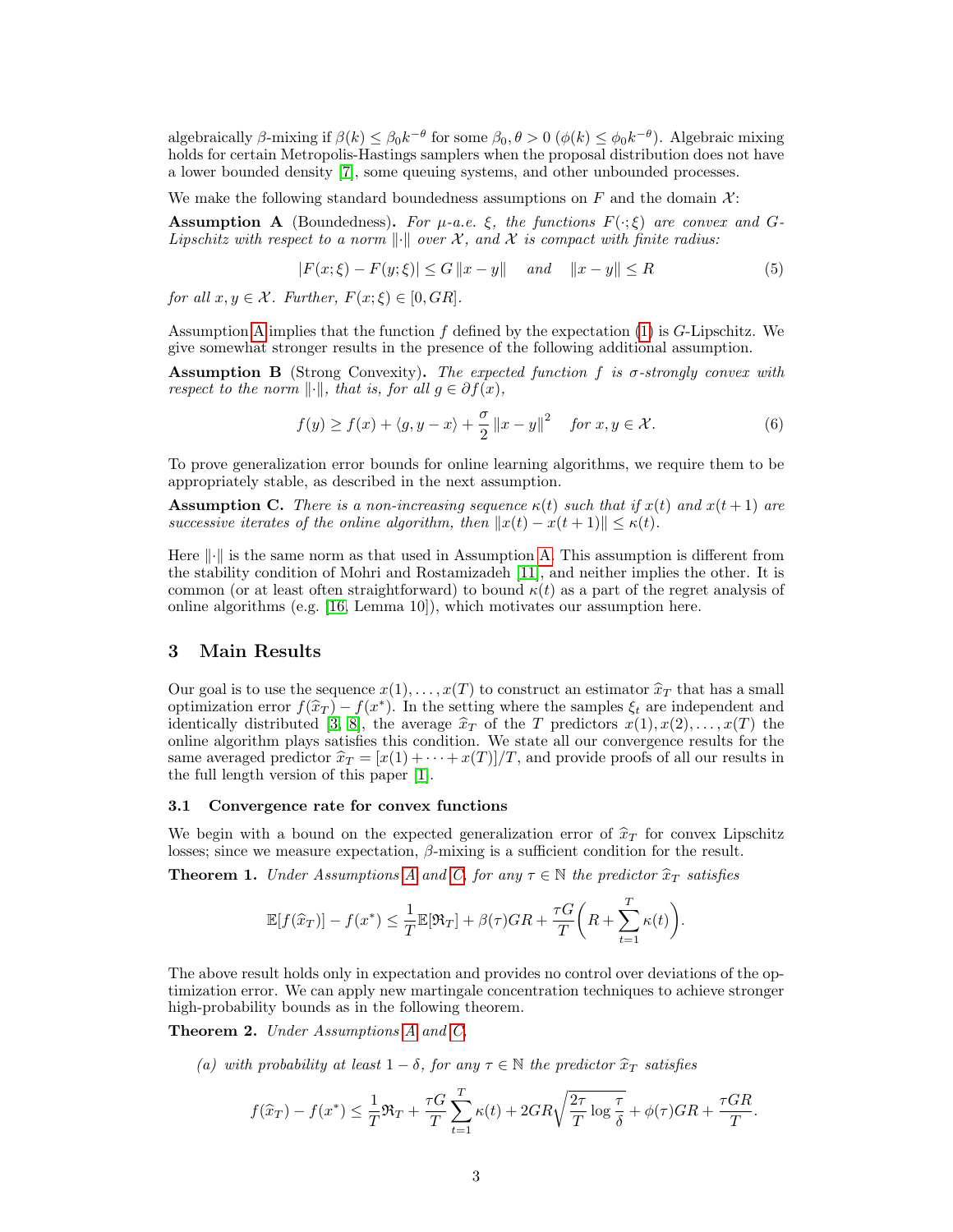(b) with probability at least  $1 - 2\delta$ , for any  $\tau \in \mathbb{N}$  the predictor  $\hat{x}_T$  satisfies

$$
f(\widehat{x}_T) - f(x^*) \le \frac{1}{T} \Re_T + \frac{\tau G}{T} \sum_{t=1}^T \kappa(t) + 2GR \sqrt{\frac{2\tau}{T} \log \frac{2\tau}{\delta}} + \frac{2\beta(\tau)GR}{\delta} + \frac{\tau GR}{T}.
$$

To better illustrate our results, we now specialize them under concrete mixing assumptions. We begin with a corollary giving error bounds for geometrically  $\phi$ -mixing processes (as defined in Section [2\)](#page-1-1).

<span id="page-3-1"></span>**Corollary 1.** In addition to the conditions of Theorem [2\(](#page-2-2)a), assume  $\phi(k) \leq \phi_0 \exp(-\phi_1 k^{\theta})$ . There exists a finite universal constant C such that with probability at least  $1 - \delta$ 

$$
f(\widehat{x}_T) - f(x^*) \le \frac{1}{T} \Re_T + C \cdot \left[ \frac{(\log T)^{1/\theta} G}{T\phi_1} \sum_{t=1}^T \kappa(t) + GR \sqrt{\frac{(\log T)^{1/\theta}}{\phi_1 T} \log \frac{(\log T)^{1/\theta}}{\delta}} \right].
$$

Under geometric  $\phi$ -mixing, the probabilistic terms are of the same order as the i.i.d. setting [\[3\]](#page-5-6) to within poly-logarithmic factors. Algebraic mixing yields somewhat slower rates (see the full version [\[1\]](#page-5-8) of this paper). More generally, under the same condition on the stabil-ity, an argument similar to that for Corollary 7 of Duchi et al. [\[5\]](#page-5-0) implies  $f(\hat{x}_T) - f(x^*) \to 0$ <br>with probability one when  $\phi(k) \to 0$  as  $k \to \infty$ . Theorem  $2(b)$  can also be extended to with probability one when  $\phi(k) \to 0$  as  $k \to \infty$ . Theorem [2\(](#page-2-2)b) can also be extended to similar corollaries but we omit such discussion here due to lack of space.

To obtain a concrete convergence rate from our results, we need to know bounds on the stability sequence  $\kappa(t)$  (and the regret  $\mathfrak{R}_T$ ). Indeed, for two common first-order methods, online mirror-descent (see e.g. Theorem 11.1 of [\[4\]](#page-5-13) or the paper [\[12\]](#page-5-3)) and regularized dual averaging [\[16\]](#page-5-12), known convergence results combined with Theorem [2](#page-2-2) give that with probability at least  $1 - \delta$ ,

<span id="page-3-0"></span>
$$
f(\widehat{x}_T) - f(x^*) \le \frac{1}{T} \Re_T + C \cdot \inf_{\tau \in \mathbb{N}} \left[ \frac{GR\tau}{\sqrt{T}} + \frac{GR}{\sqrt{T}} \sqrt{\tau \log \frac{\tau}{\delta}} + \phi(\tau) GR \right],\tag{7}
$$

for some universal constant  $C$ . The bound  $(7)$  captures the known convergence rates for i.i.d. sequences [\[3,](#page-5-6) [12,](#page-5-3) [16,](#page-5-12) [4\]](#page-5-13) by taking  $\tau = 1$ , since  $\phi(1) = 0$ . Further specializing to the geometric mixing rate of Corollary [1,](#page-3-1) one obtains an error bound of  $\mathcal{O}(1/(\phi_1\sqrt{T}))$  to poly-logarithmic factors; this is essentially same as the generalization error in i.i.d. settings.

#### 3.2 Convergence rates for strongly convex functions

It is by now well-known that the regret of online learning algorithms scales as  $\mathcal{O}(\log T)$  for strongly convex functions, a result which is originally due to Hazan et al. [\[6\]](#page-5-14). Many online algorithms, including gradient and mirror descent [\[2,](#page-5-15) [6,](#page-5-14) [15\]](#page-5-16) and dual averaging [\[16,](#page-5-12) Lemma 10], satisfy the stability bound  $||x(t) - x(t+1)|| \leq G/(\sigma t)$  when the loss functions are  $\sigma$ strongly convex. Under these conditions, Theorem [1](#page-2-3) gives an expected generalization bound of  $\mathcal{O}(\inf_{\tau \in \mathbb{N}} \{\beta(\tau) + \tau \log T/T\})$ , which is faster than the standard rate of  $\mathcal{O}(\inf_{\tau \in \mathbb{N}} \{\beta(\tau) +$  $\sqrt{\tau/T}$ ), but the improvement in rates does not directly apply to Theorem [2.](#page-2-2) In the next theorem, we derive sharper guarantees when the expected function  $f$  is strongly convex by extending a self-bounding martingale argument due to Kakade and Tewari [\[8\]](#page-5-7).

<span id="page-3-2"></span>**Theorem 3.** Let Assumptions [A–](#page-2-0)[C](#page-2-1) hold. For any  $\delta < 1/e$ ,  $T \geq 3$ , with probability at least  $1 - 4\delta \log n$ , for any  $\tau \in \mathbb{N}$  the predictor  $\widehat{x}_T$  satisfies

$$
f(\widehat{x}_T) - f(x^*) \le \frac{2}{T} \Re_T + \frac{2\tau G}{T} \sum_{t=1}^T \kappa(t) + \frac{32G^2 \tau}{\sigma T} \log \frac{\tau}{\delta} + \frac{4\tau RG}{T} \left( 3 \log \frac{\tau}{\delta} + 1 \right) + 2RG\phi(\tau).
$$

We can establish the following corollary under the previously mentioned stability bound  $||x(t) - x(t+1)|| \leq G/(\sigma t)$  for strongly convex online learning algorithms.

<span id="page-3-3"></span>**Corollary 2.** In addition to the conditions of Theorem [3,](#page-3-2) assume the stability bound  $\kappa(t)$  <  $G/\sigma t$ . There is a universal constant C such that with probability at least  $1-4\delta \log T$ .

$$
f(\widehat{x}_T) - f(x^*) \le \frac{2}{T} \Re_T + C \cdot \inf_{\tau \in \mathbb{N}} \left[ \frac{\tau G^2}{\sigma T} \log T + \frac{\tau G^2}{\sigma T} \log \frac{\tau}{\delta} + \frac{G^2}{\sigma} \phi(\tau) \right].
$$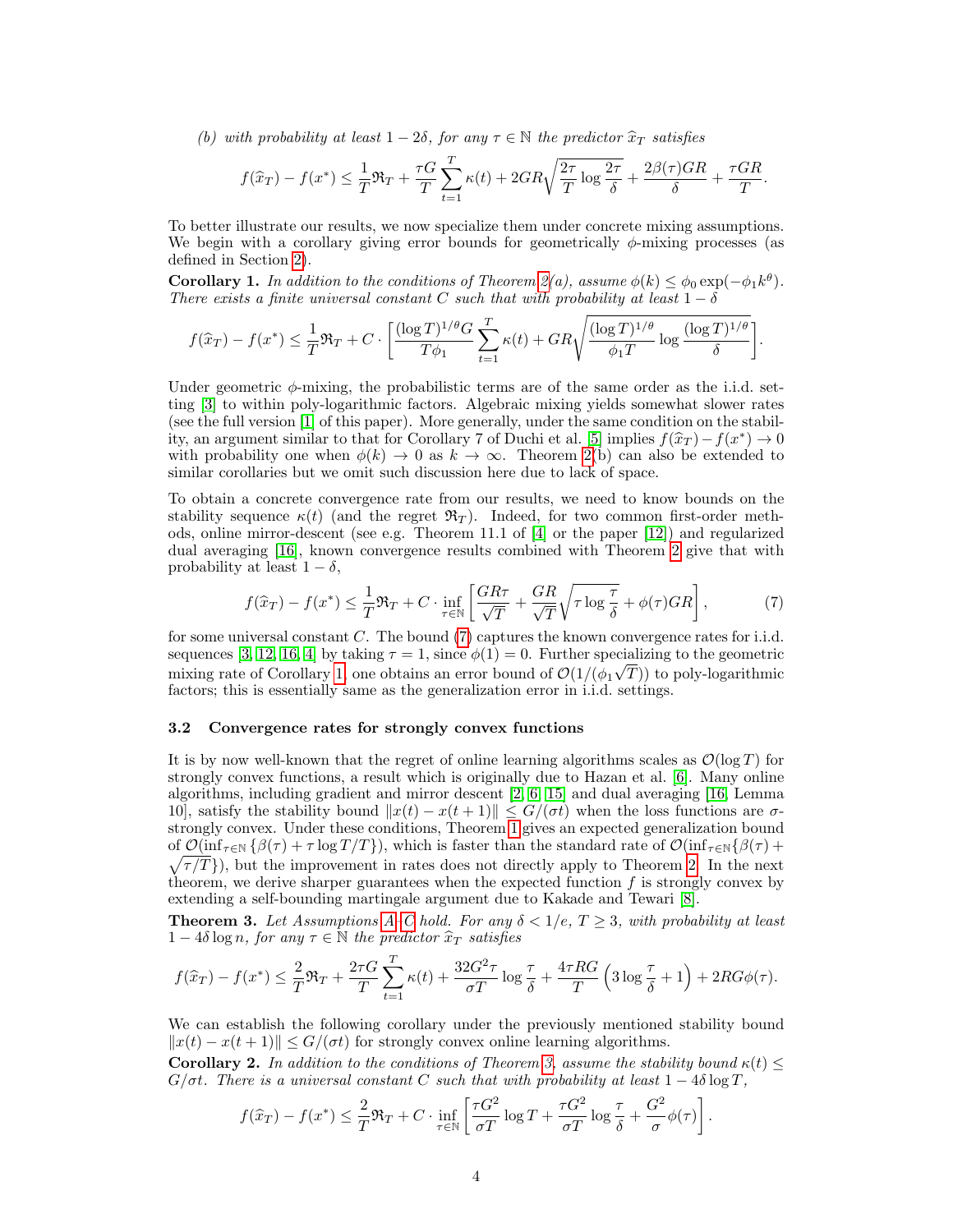The factor of 2 in front of  $\mathfrak{R}_T$  is insignificant, since  $\mathfrak{R}_T = o(T)$  for any low-regret online learning algorithm, so we have no loss in rates. For a few concrete examples, we note that when the losses  $F(\cdot;\xi)$  are  $\sigma$ -strongly convex, online gradient and mirror descent [\[6,](#page-5-14) [15\]](#page-5-16), as well as dual averaging [\[16\]](#page-5-12), all have  $\Re T \leq C \cdot G^2 \log T / \sigma T$ , so Corollary [2](#page-3-3) implies the convergence bound  $f(\hat{x}_T) - f(x^*) = \mathcal{O}((G^2/\sigma) \inf_{\tau \in \mathbb{N}} [\tau \log T/T + \phi(\tau)])$  with high probability.<br>For example, we can now observe that that online algorithms for regularized SVMs satisfy For example, we can now observe that that online algorithms for regularized SVMs satisfy a sharp high-probability generalization guarantee, even for non-i.i.d. data.

#### 3.3 Fast rates for linear prediction

We now turn to the common statistical prediction setting in which samples come in pairs of the form  $(\xi, \nu) \in \Xi \times \mathcal{V}$ , where  $\nu$  is the label or target value of the sample  $\xi \in \mathbb{R}^d$ , where  $\|\xi\|_2 \leq r$ . We measure the performance of the hypothesis x on the example  $(\xi, \nu)$  by

<span id="page-4-0"></span>
$$
F(x; (\xi, \nu)) = \ell(\nu, \langle \xi, x \rangle), \quad \ell : \mathcal{V} \times \mathbb{R} \to \mathbb{R}_+, \tag{8}
$$

where  $\ell$  is a loss measuring the accuracy of the prediction  $\langle \xi, x \rangle$ . Many learning problems fall into the framework [\(8\)](#page-4-0): linear regression, where the loss is  $\ell(\nu,\langle \xi, x \rangle) = \frac{1}{2}(\nu - \langle \xi, x \rangle)^2$ ; logistic regression, where  $\ell(\nu,\langle \xi, x \rangle) = \log(1 + \exp(-\nu \langle \xi, x \rangle))$ ; boosting; and SVMs all have the form [\(8\)](#page-4-0). The natural curvature assumption in this setting is the following.

<span id="page-4-1"></span>**Assumption D** (Linear strong convexity). For fixed  $\nu$ , the loss function  $\ell(\nu, \cdot)$  is a  $\sigma$ strongly convex and L-Lipschitz scalar function over  $[-Rr, Rr]$ :

$$
\ell(\nu, b) \ge \ell(\nu, a) + \ell'(\nu, a)(b - a) + \frac{\sigma}{2}(b - a)^2
$$
 and  $|\ell(\nu, b) - \ell(\nu, a)| \le L|a - b|$ 

for any  $a, b \in \mathbb{R}$  with  $\max\{|a|, |b|\} \leq Rr$ .

Logistic and linear regression, least-squares SVMs, and boosting on a bounded domain satisfy Assumption [D.](#page-4-1) Whenever the covariance  $Cov(\xi)$  of  $\xi$  is non-degenerate under the stationary distribution  $\Pi$ , Assumption [D](#page-4-1) implies the expected function f is strongly convex, putting us in the setting of Theorem [3.](#page-3-2) If we had access to a stable online learning algorithm with small regret (i.e. both  $\mathfrak{R}_T = \mathcal{O}(\log T)$  and  $\sum_{t=1}^T \kappa(t) = \mathcal{O}(\log T)$ ) for losses of the form [\(8\)](#page-4-0) satisfying Assumption [D,](#page-4-1) we could simply apply Theorem [3](#page-3-2) to guarantee good generalization properties of the predictor  $\hat{x}_T$ . We do not know of an existing algorithm satisfying our desiderata of logarithmic regret and stability. Online gradient descent and dual averaging algorithms guarantee stability, but do not attain  $\mathcal{O}(\log T)$  regret since  $F(\cdot;\xi)$  is no longer strongly convex, and while Hazan et al. [\[6\]](#page-5-14) show that online Newton and follow the approximate leader (FTAL) algorithms have logarithmic regret, neither algorithm satisfies even a weakened form of the stability assumption [C.](#page-2-1) Thus we define a new update that combines FTAL with the Vovk-Azoury-Warmuth forecaster [\[4,](#page-5-13) Chapter 11.8]:

<span id="page-4-2"></span>
$$
x(t) = \underset{x \in \mathcal{X}}{\operatorname{argmin}} \left\{ \sum_{i=1}^{t-1} \left\langle \nabla F(x(i); (\xi_i, \nu_i)), x \right\rangle + \frac{\sigma}{2} \sum_{i=1}^{t-1} \left\langle x(i) - x, \xi_i \right\rangle^2 + \frac{\sigma}{2} x^\top (\xi_t \xi_t^\top + \epsilon I) x \right\}.
$$
\n(9)

We have the following result for the algorithm [\(9\)](#page-4-2) under Assumption [D.](#page-4-1)

<span id="page-4-3"></span>**Theorem 4.** Assume  $||x||_2 \leq R$  for  $x \in \mathcal{X} \subseteq \mathbb{R}^d$ , and let  $x(t)$  be generated according to the update [\(9\)](#page-4-2) with  $\epsilon = 1$ . Then with probability at least  $1 - 4\delta \log n$ , for any  $\tau \in \mathbb{N}$ ,

$$
f(\widehat{x}_T) - f(x^*) \le \frac{L^2 d}{\sigma T} (9 + 14\tau) \log (r^2 T + 1) + \frac{\sigma}{T} ||x^*||_2^2 + \frac{32L^2 r^2 \tau}{\sigma T \cdot \lambda_{\min}(\text{Cov}(\xi))} \log \frac{\tau}{\delta}
$$

$$
+ \frac{8\tau L^2}{\sigma T} \left( 3 \log \frac{\tau}{\delta} + 1 \right) + \frac{4L^2}{\sigma} \phi(\tau).
$$

The proof of the theorem requires showing a regret guarantee for the update [\(9\)](#page-4-2), which adapts related arguments [\[6,](#page-5-14) [16\]](#page-5-12) in the literature, as well as developing and controlling a new weakened form of the stability assumption [C.](#page-2-1) We can further specialize Theorem [4](#page-4-3) using different mixing mixing assumptions on the process. As in Corollary [1,](#page-3-1) we have